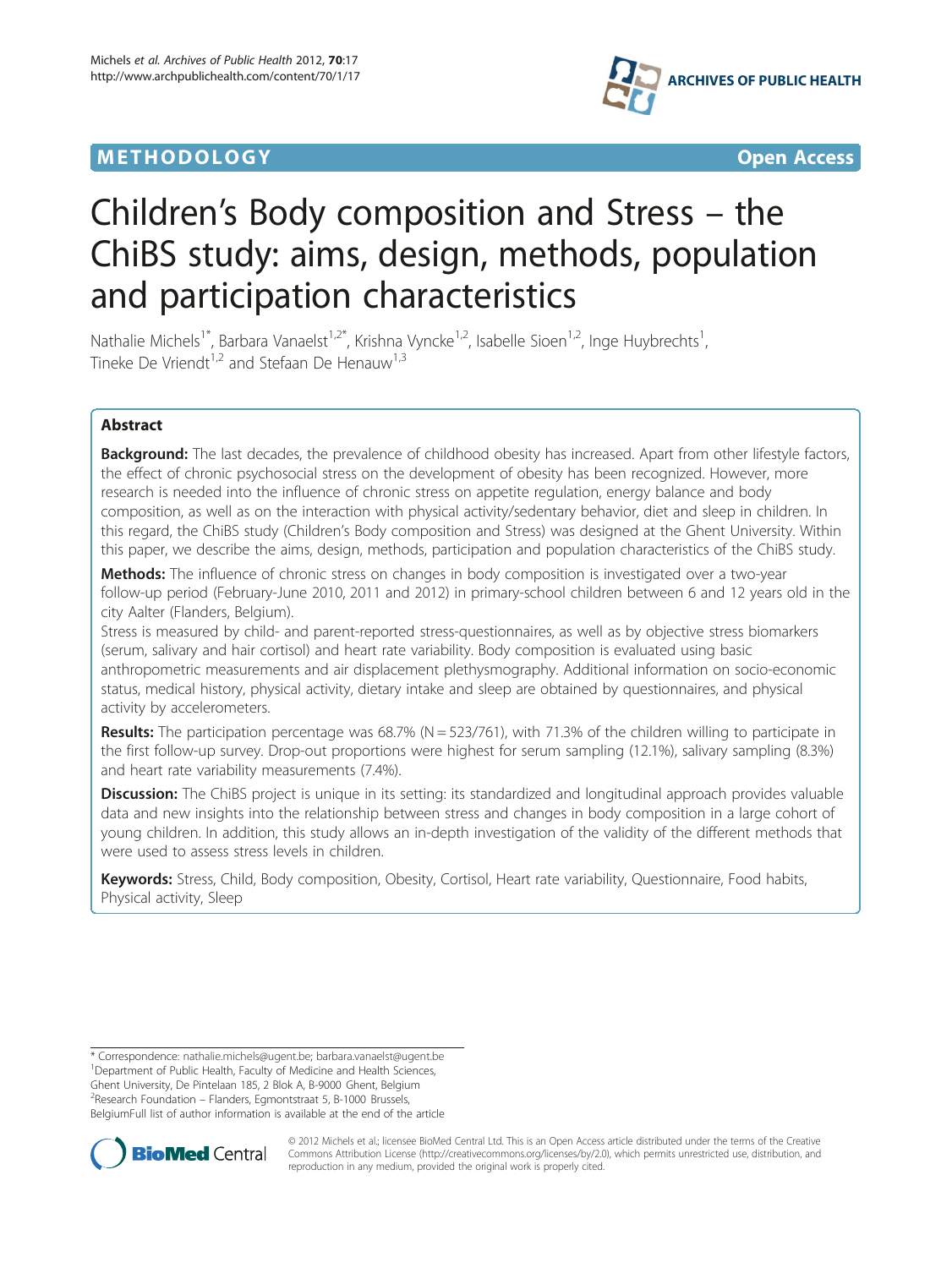#### Background

The last decades have been characterized by a global growing obesity epidemic, starting already in childhood [[1,2](#page-11-0)]. World-wide at least 110 million children are overweight or obese [\[2](#page-11-0)]. In the European Union, the prevalence of childhood overweight and obesity ranges from 10-20% (northern European areas) to 20-40% (Mediterranean Sea countries) and is expected to rise by 1.3 million children per year [\[3\]](#page-11-0). These numbers stress the importance of a better understanding of the complex etiology of obesity in order to help developing effective prevention programs. In addition, evidence confirmed the importance of focusing obesity prevention on young age groups, as obese children were found to be at increased risk of becoming obese adults ("tracking phenomenon") [[4\]](#page-11-0) and to experience increased metabolic complications in adulthood [\[5](#page-11-0)]. To simplify, overweight and obesity will be covered by the term 'obesity' in this article.

Excessive caloric intake, insufficient physical activity and sleep deprivation are major lifestyle factors involved in the development of obesity [[6\]](#page-11-0). Recently, the effects of chronic psychosocial stress have been increasingly recognized, also in children [[7-10](#page-11-0)]. Chronic exposure to stress may disrupt the physiological stress system, influencing food intake regulation (increased energy intake and craving for 'comfort foods') [\[11,12](#page-11-0)] and fat deposition in the body (favoring central obesity) [\[9,11,13\]](#page-11-0). However, there is a need for more scientific research into the mechanisms linking chronic stress to appetite regulation, energy balance and consequently body composition in humans and more importantly in children.

The stress-obesity relationship is characterized by direct and indirect pathways (Figure [1\)](#page-2-0). The direct effect of stress on body fatness and consequently the development of obesity is largely caused by the end-product of the hormonal stress response, i.e. cortisol [[14\]](#page-11-0). Cortisol favors visceral fat disposition and stimulates appetite [[9,11,13\]](#page-11-0). In addition, stress may indirectly facilitate the development of obesity by influencing other lifestyle factors such as diet, physical activity and sleep [\[8,9](#page-11-0)]. After all, stressed persons may consume more so-called "comfort foods", as these foods stimulate rewarding and pleasure sensations [\[11,12](#page-11-0)]. Furthermore, stressed persons may be less motivated or have less energy to do physical activity and may suffer from sleeping problems [[9\]](#page-11-0). Inversely, these lifestyle factors may also influence the stress load. Physical activity may be a protecting factor against obesity and stress by increasing energy expenditure and by improving mental health and stress coping [\[15](#page-11-0)]. On the contrary, lack of sleep may reduce coping capacity and thus resistance against stress [[9](#page-11-0),[16](#page-11-0)].

The ChiBS study (Children's Body composition and Stress) is designed to investigate the relationship between chronic psychosocial stress in young children (6-

12 years old) and changes in body composition (body fat) over a two-year follow-up period (2010-2012). It is hypothesized that the exposure to chronic stressors may affect children's body composition in the long-term by promoting body fatness increase and the development of obesity. More specifically, this study will examine the influence of chronic stress on the evolution of different body composition parameters longitudinally, taking into account diet, sleep and physical activity as intermediary factors in this relationship. It is hypothesized that chronic stress may promote consumption of energy dense highly palatable (sugar and fat rich) foods and a deviant eating behavior, decreased quantity and quality of sleep and a decreased amount of physical activity, as indicated in Figure [1](#page-2-0). To accurately measure stress, child- and parent-reported stress questionnaires as well as objective stress biomarkers from different biological matrices are used. A second, parallel aim is to test the feasibility and interrelationships of these different stress measurements in children. Finally, the third aim is to further unravel the impact and mutual relationships of physical activity, diet, sleep and stress.

This paper describes the design of the ChiBS study, its instruments, measurements, population characteristics, and participation and drop-out rates for each examination module.

#### Methods

#### Study design and sampling

To study the relationship between chronic stress and changes in body composition over a two-year follow-up period, the ChiBS study was designed as a prospective cohort study. Approach and enrolment of the participants for the baseline survey of ChiBS (February 2010) was largely simplified by integrating it in the IDEFICS project (Identification and prevention of dietary- and lifestyle-induced health effects in children and infants; funded by the European Sixth Framework Programmed [[17\]](#page-11-0)). Indeed, the baseline survey of ChiBS coincided with the first follow-up survey (school-year 2009-2010) of the Belgian control cohort (i.e. in the city Aalter) of the IDEFICS study. All children participating in the control section of this IDEFICS survey  $(N = 761)$  were eligible to join the ChiBS study.

At baseline, the children were between 5 and 11 years old (last year of kindergarten and first four years of elementary school). Their parents were individually contacted by providing a letter via the schools, wherein they were informed and invited to let their children participate in the ChiBS project. Parents were asked to sign a consent form, in which the option was offered to participate in the full ChiBS programme or in a selected set of measurement modules. The children are being followed-up in a second and third survey module of the ChiBS study, to be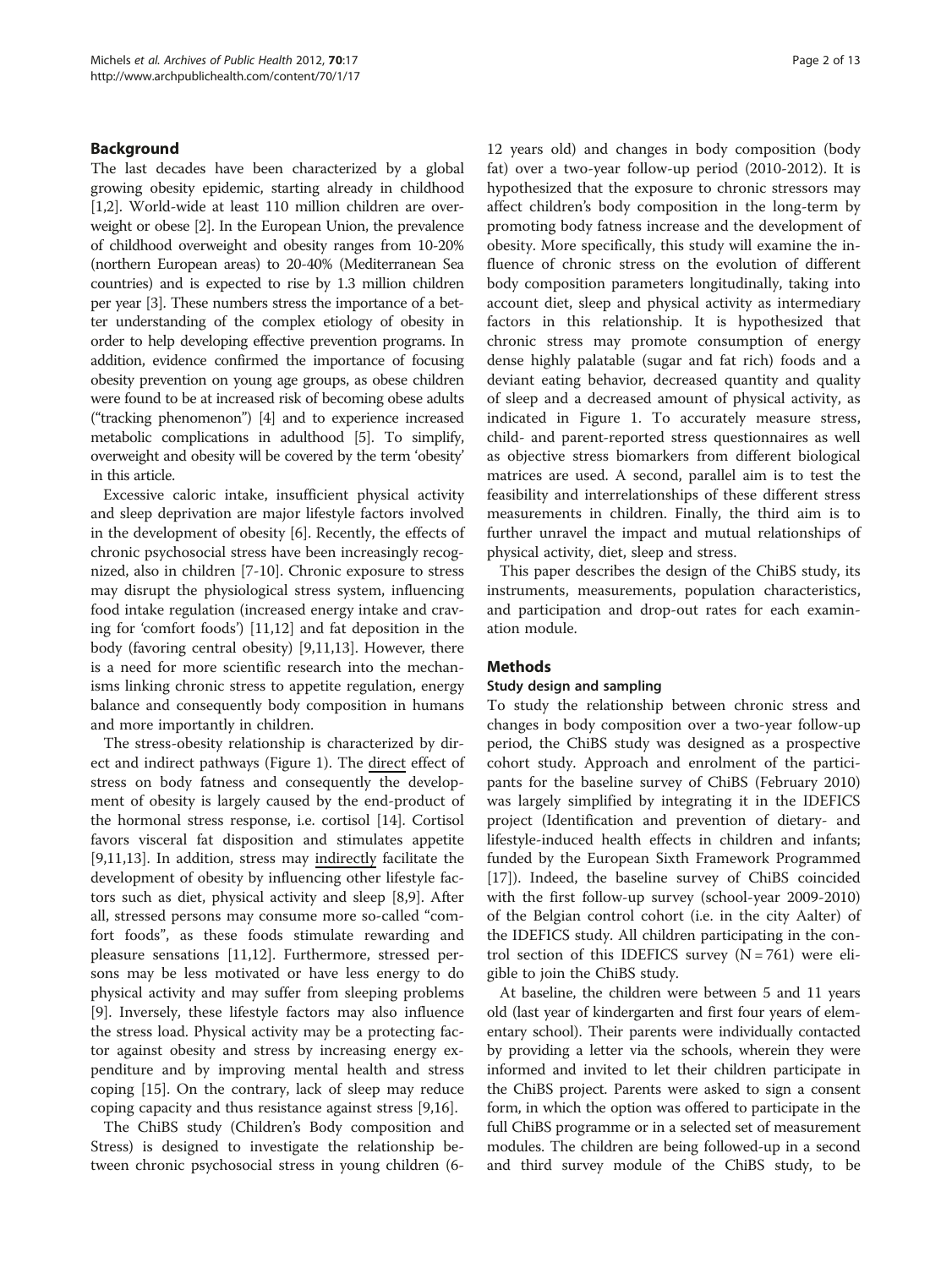<span id="page-2-0"></span>

conducted in February-June 2011 and February-June 2012 to fully cover primary-school age. For both follow-up surveys, the parents of participating children are contacted telephonically and are asked to sign a new consent form, in which options for all separate examination modules are offered. The fieldwork is conducted partly at school and partly at the municipal sports park of the city Aalter (permanent localization of materials e.g.  $BODPOD^{\circledast}$ ). The ChiBS study is conducted according to the guidelines laid down in the Declaration of Helsinki and is approved by the Ethics Committee of the Ghent University Hospital.

Figure [2](#page-4-0) schematically presents the timeline of the ChiBS project and the corresponding measurements and

examinations of each survey period. While ChiBS' examinations focus on stress-assessment (i.e. questionnaires and biomarkers), body-composition measurements and eating behavior; additional information on sociodemographics (e.g. parental education, income, place of birth), sleep, medical conditions, dietary intake and physical activity is obtained as part of the IDEFICS study, collected at the baseline ChiBS survey [[17\]](#page-11-0).

## Measurements and examinations Stress biomarkers

In analyzing stress, the two most important stresspathways are covered using heart rate variability (HRV)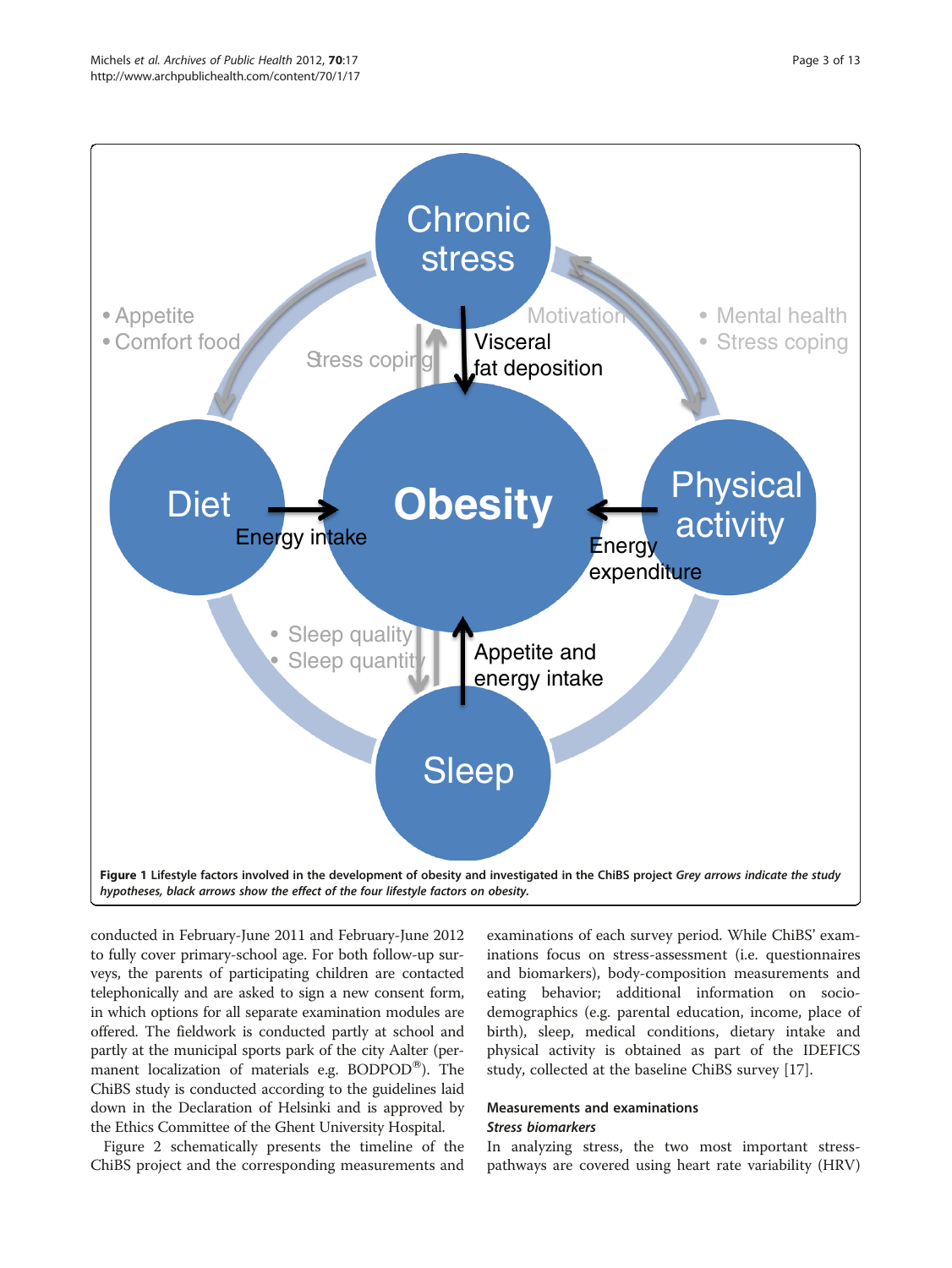|                          | <b>IDEFICS study</b><br>ChiBS group<br>baseline 2010* | 1st follow-up 2011              | 2nd follow-up 2012                    |
|--------------------------|-------------------------------------------------------|---------------------------------|---------------------------------------|
|                          | cross-sectional                                       |                                 | longitudinal                          |
| Assessment of            |                                                       |                                 |                                       |
| <b>Stress biomarkers</b> | Salivary cortisol<br>Hair cortisol<br>Serum cortisol  |                                 |                                       |
| Stress questionnaires    | <b>HRV</b><br>CLES-C                                  | <b>HRV</b><br>CLES-C<br>CHS-CUS | <b>HRV</b><br>CLES-C<br>CHS-CUS       |
|                          | <b>Emotions</b><br>Coping                             | <b>Emotions</b><br>Coping       | <b>Emotions</b><br>Coping             |
|                          | SDQ                                                   | SDQ.                            | SDQ                                   |
| Antropometry             | <b>BODPOD</b><br>Routine antropometry                 | <b>BODPOD</b>                   | <b>BODPOD</b><br>Routine antropometry |
|                          |                                                       |                                 |                                       |
| <b>Diet</b>              | CEHQ-FFQ                                              | CEHQ-FFQ                        | CEHQ-FFQ                              |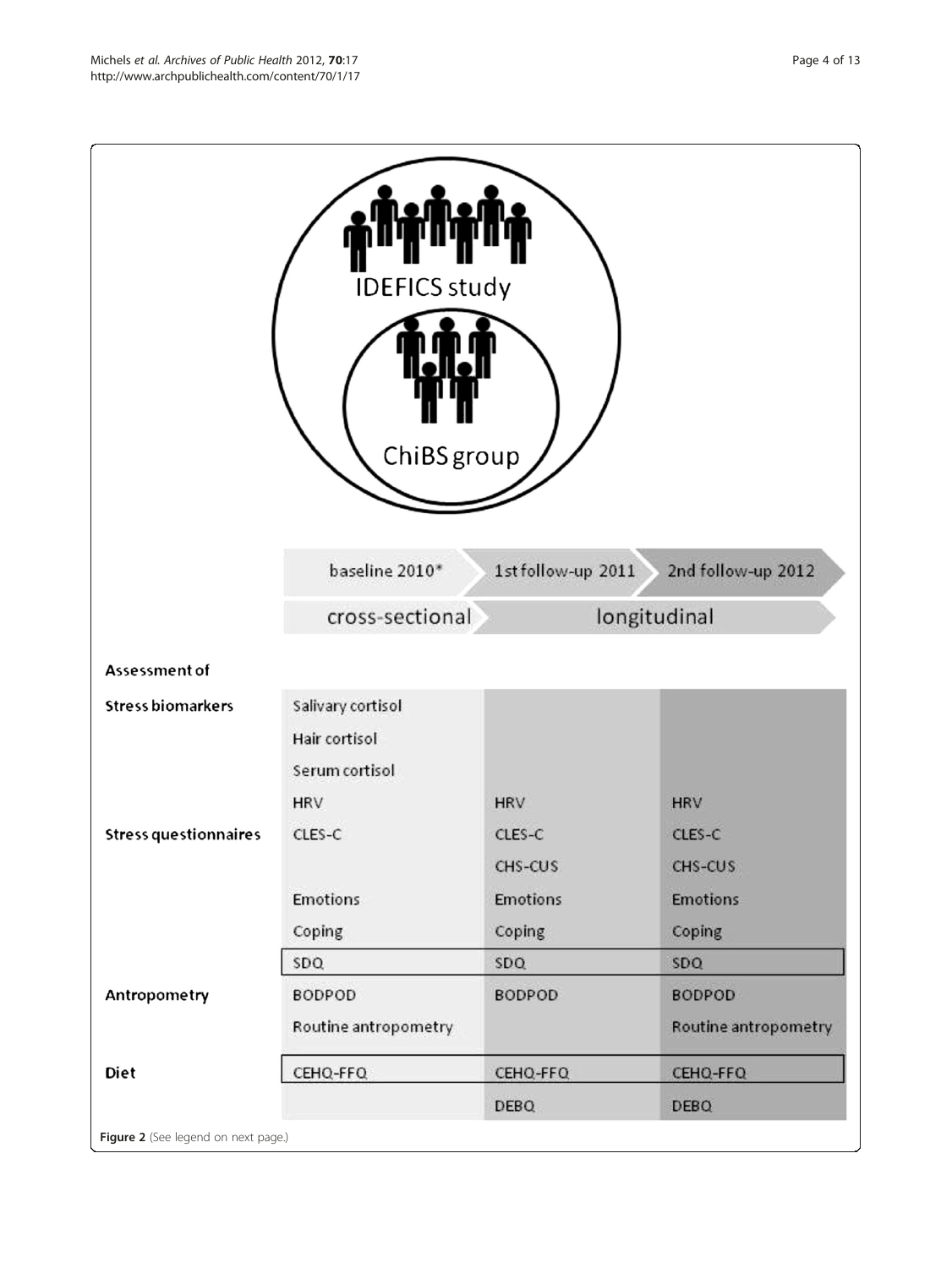#### <span id="page-4-0"></span>(See figure on previous page.)

Figure 2 Timeline of the ChiBS project and corresponding measurements of each survey period. All measurements are conducted at the municipal sports park of Aalter, except for the salivary, hair and serum sampling and routine anthropometric measurements of the baseline ChiBS survey which were conducted at the schools. The questionnaires placed in a frame were administered to the parents, not to the children. \*Administration of the stress questionnaires and bio-sampling at the baseline survey were restricted to elementary-school children (not children from kindergarten). In the first and second follow-up survey all children were of elementary-school age. CEHQ-FFQ = Children's Eating Habits Questionnaire-Food Frequency Questionnaire, CHS-CUS = Children's Daily Hassles and Daily Uplifts Scale, CLES = Coddington Life Events Scale, DEBQ = Dutch Eating Behaviour Questionnaire, HRV = heart rate variability, SDQ = Strengths and Difficulties Questionnaire.

representing the autonomic nervous system [[18,19](#page-11-0)] and cortisol measurements representing the hypothalamicpituitary-adrenal stress system [[14,20\]](#page-11-0). Cortisol is the most commonly used stress biomarker since both the normal pulsation and rhythmic fluctuation in cortisol production is sensitive to on-going life stressors [\[21](#page-11-0)]. Cortisol can be measured in different biological materials. Each type of biological material has its own strengths and limitations and carries partially different information as each tissue type reflects different cortisol levels from a different time frame (i.e. minutes to hours for singular serum and saliva samples, one day for urine and weeks to months for salivary series and hair) [[20,22,23\]](#page-11-0). As such, three different biological samples are collected in the ChiBS study, including serum, salivary and hair samples, to cover the short and long-term stress exposure. Furthermore, these three different sample types allow an in-depth investigation of the validity, feasibility and intercorrelations of cortisol measurements in serum, saliva and hair among children.

Salivary cortisol Saliva was collected into Salivette synthetic swabs especially designed for cortisol analysis (Sarstedt, Germany). The participating children were asked to collect saliva during two consecutive weekdays at four time points: immediately on awakening (T0), 30 minutes after waking-up (T30), 60 minutes after waking-up (T60) and in the evening between 7 and 8 PM (Tev). After all, cortisol secretion has a circadian rhythm with low levels in the evening/night and high levels in early morning and there is also a cortisol awakening response (CAR) showing a quick cortisol increase within 30 minutes after awakening. This collecting scheme allows to obtain information on both the circadian rhythm and the CAR [\[24\]](#page-11-0). To standardize sample collection, sampling and storage instructions were provided in a manual (see Additional file [1](#page-11-0)). The parents were also asked to fill in a checklist about instruction compliance (modified from Hanrahan et al. [\[25\]](#page-11-0)): (1) awakening time, collection hours, health condition, physical activity, caffeine consumption and medication on the collection days and (2) the compliance to food restriction and teeth brushing one hour before the sampling. Analysis was done using an electrochemiluminescence immunoassay (ECLIA) [\[26\]](#page-11-0). Samples of corticosteroid-users, as well as morning samples collected more than 5 minutes too late/ early and evening samples not collected between 7 PM and 9 PM were excluded. The detailed descriptive results were published elsewhere [\[27](#page-11-0)].

Hair cortisol The ChiBS study functions additionally as a pilot project evaluating the feasibility and validity of hair cortisol (and cortisone) measurements in healthy children and its applicability for large-scale psychosocial stress research in young children, as this is currently unexplored. Cortisol (and cortisone) concentrations were analyzed in hair samples obtained from the vertex posterior region of the scalp [[28,29\]](#page-11-0). Sampling was done at school by trained researchers. The hair samples were cut as close to the scalp as possible using clean, stainless steel scissors and tied together with a little cord to mark the proximal side. Only the most proximal 6 cm of the hair strands were analyzed (approximately 150 to 200 mg of hair), which is generally assumed to be the maximum length of hair to obtain a reliable estimate of systemic cortisol concentrations in the past (i.e. 6 months) [[29](#page-11-0)]. Hair samples were exclusively taken from girls to maximize the possibility that the hair reached the required length. If the length of hair was shorter than 6 cm, no sample was taken. The hair samples were stored in a folded piece of paper in individual zip-lock bags in a dark, dry place and at constant temperature, to be analyzed 12 months later at the University of Strasbourg in the Institute of Legal Medicine (Faculty of Medicine). Hair cortisol has been shown to be stable over months to years, justifying the long time lag between sampling and analyzing. An amount of 50 mg of hair was finely minced, after which cortisol was extracted from the hair samples. Cortisol concentrations were analyzed using a Liquid Chromatographytandem Mass-Spectrometry technique (Acquity UPLC Waters, Quattro Premier XE and Mass Lynx software). The details of the methods and the validation parameters are described in a separate paper.

Serum cortisol After an overnight fasting period, blood samples were obtained through venipuncture using local anesthesia with  $EMLA^{\circledast}$  patches (lidocaine + Prilocaine). Blood samples were centrifuged and serum was stored at -80°C. Serum cortisol was assayed using the same technique as salivary cortisol namely ECLIA.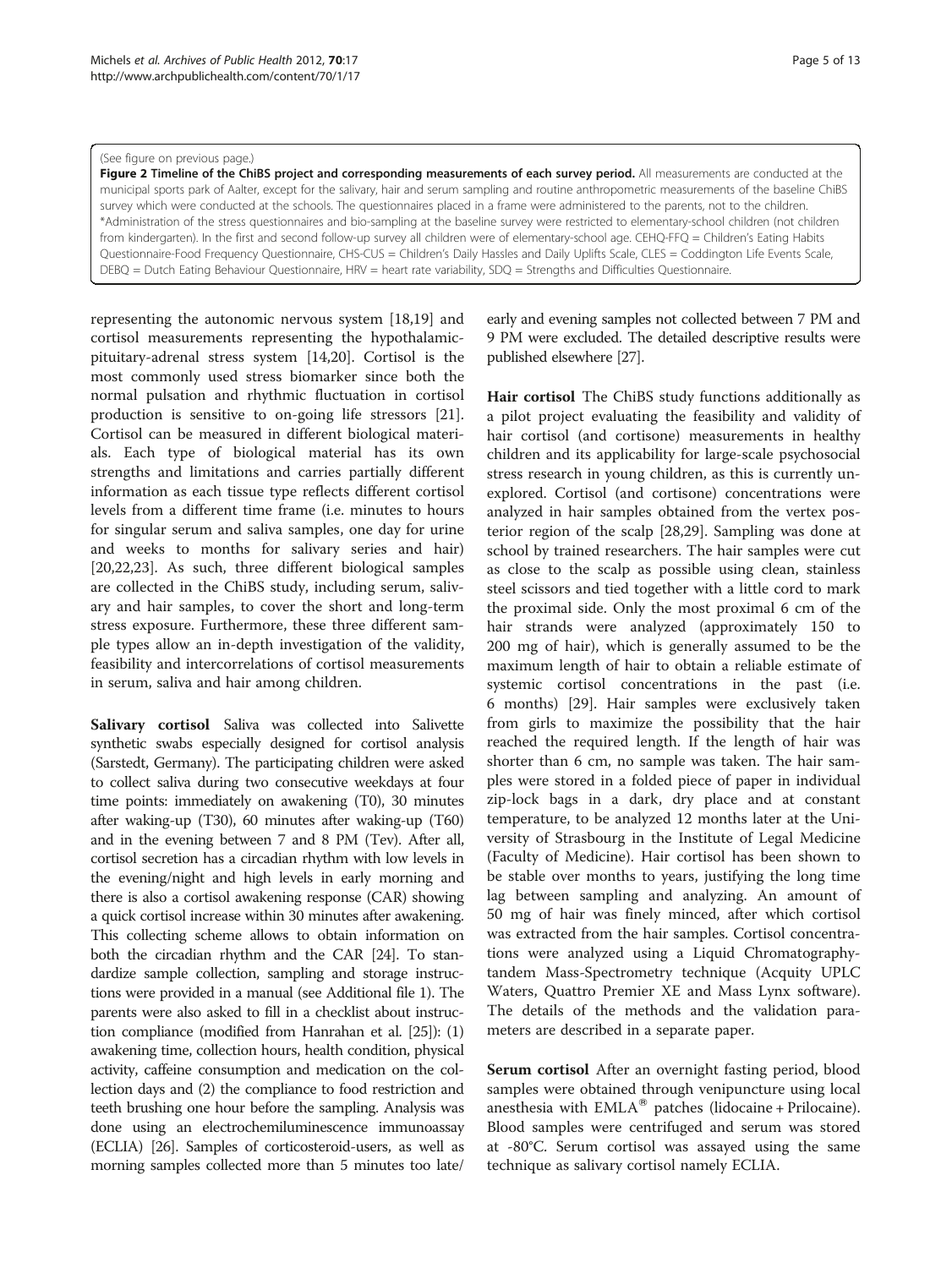Heart rate variability HRV is defined as the variability of the time between consecutive R peaks of the electric QRST interval on the electrocardiogram. In a healthy situation, considerable variability reflects the heart's ability to adequately respond to physiological and environmental stimuli. It is hypothesized that chronic stress might facilitate a decreased HRV [[30](#page-11-0)].

Each child was individually examined in a quiet room in supine position (i.e. lying down with the face up) during 10 minutes. Children were asked to refrain from strenuous physical activity on the measurement day. The child was encouraged to be calm, to breath normally and not to speak or move during the 10 minutes of HRV measurement. The heart rate belt was fixed around the chest and measurements were started after a couple of minutes when the signal was stabilized. RR-intervals (RRI) were recorded at a sampling rate of 1000 Hz with the elastic electrode belt Polar Wear link 31 using a Wind link infrared computer transmitter. This low-cost device has a proven validity compared to the gold standard of an electrocardiogram device [[31\]](#page-11-0), also in children [[32\]](#page-11-0). Data processing to obtain time-domain and frequency-domain parameters was performed with the free, professional HRV Analysis Software of the University of Kuopio, Finland [\[33\]](#page-11-0). Low frequency (LF) and high frequency (HF) bands were analyzed between 0.04- 0.15 Hz and 0.15-0.4 Hz, as default [\[30\]](#page-11-0). The RR series were de-trended using the Smoothness priors method [[34\]](#page-11-0) with alpha = 300 and a cubic interpolation at the default rate of 4 Hz was done. The middle 5 minutes were manually checked on their quality and if necessary, another appropriate 5 minutes interval was chosen. Quality was defined as no large RRI outliers, an equidistance between consecutive RRI points and unimodal and Gaussians RRI and heart rate distribution graphics. As such, disturbing phenomena like the Valsalva manoeuvre were excluded. For frequency domain analysis, the best AR model order was chosen.

## Stress questionnaires

If children and parents agreed to provide a saliva or hair sample for cortisol analysis, the children were individually interviewed by a trained researcher to obtain information about their life events (Coddington Life Events Scale), daily hassles and uplifts (Daily Hassles and Uplifts Scale), emotions (Basic Emotions) and coping strategy (Coping Questionnaire). Furthermore, parents were asked to report on their child's behavioral and emotional problems (Strengths and Difficulties Questionnaire). Only children from primary school were eligible to fill in the questionnaires (not kindergarten children).

Life events The 'Coddington Life Events Scale' for children (CLES-C) [[35](#page-11-0)] was used to identify potential physical

and mental health problems arising from psychological causalities (reliability:  $r = 0.69$ ; construct validity = 0.45). The English questionnaire was translated professionally into Dutch using a translation and back-translation process to ensure identical meaning. This validated 36 item questionnaire measured the frequency and timing of events in the last year relevant for this age group and resulted in a 'life change units' score for the time periods 0-3, 0-6, 0-9 and 0-12 months ago. To limit recall bias and to increase the accuracy of reporting in time, interviewers used calendar events such as birthdays, summer holidays and Easter [\[36\]](#page-11-0). Moreover, drawings and pictures were used to clarify some of the most difficult events, such as 'juvenile court', 'respect' etc. Children with a score above the age-specific cut-off were considered to be at higher risk to suffer from psychological problems. Apart from the total event score (both negative and neutral events), also a score for exclusively negative life events was calculated.

Daily hassles and uplifts The children's daily hassles (CHS) and daily uplifts (CUS) scales of Kanner et al. [[37](#page-11-0)] contain 25 hassles and 25 uplifts, respectively (internal consistency: alpha = 0.87). Also for children as young as 5 and 6 years old, an internal consistency of 0.85 was shown and daily hassles correlated with parental reported behavioral problems [\[38\]](#page-12-0). Hassles refer to irritating, frustrating or distressing demands that characterize everyday transactions with the environment. Uplifts refer to positive experiences such as the joy derived from friendship, relief at hearing good news and so on. Children were asked to check which hassles and uplifts occurred during the last month. Furthermore, they were asked to rate whether they felt 'not bad', 'sort of bad', or 'very bad' as a result of the hassle and whether they felt 'OK', 'sort of good' or 'very good' as a result of the uplift. Both a total frequency, a frequency of higher intensity hassles and uplifts ('sort of bad' or 'very bad' and 'sort of good' or 'very good', respectively) and an intensity score can be calculated.

Emotions Children were questioned about their recent feelings. As in the study of Zimmer-Gembeck [\[39](#page-12-0)], the feelings anger, anxiety, sadness and happiness were rated on a 0 to 10 Likert-scale (0 'not at all' to 10 'very strong'). To help the children understand these distinct feelings, pictures of a social skills training game for very young children were displayed next to the question [\[40](#page-12-0)]. These basic emotions are understandable for infants and children [[41](#page-12-0)] and can therefore uncomplicatedly be used in our population.

Coping The children were asked what they usually do when they are confronted with problems or when they are upset by using an 8 item-questionnaire, with 'never',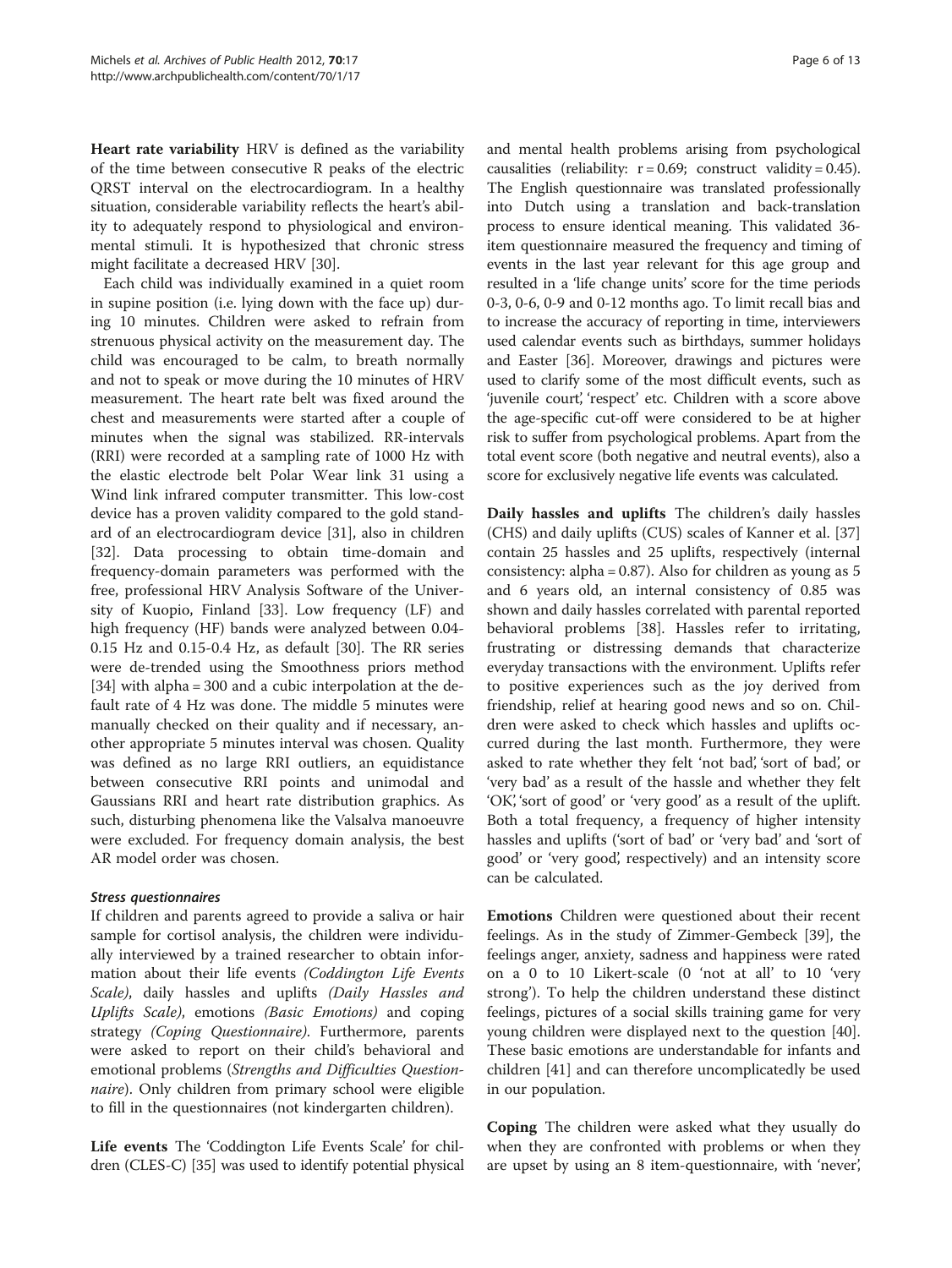'sometimes' or 'often' as response alternatives. This questionnaire was previously used in the CASE-study (Child and Adolescent Self-harm in Europe) [\[42\]](#page-12-0) and translated into Dutch and substantially pilot-tested for a population of Belgian adolescents [\[43\]](#page-12-0). Although no psychometric data on this coping questionnaire was available for our age group, other coping questionnaires have been used with children's self-report [[44\]](#page-12-0) and acceptable repeatability was shown in 5 to 6-year old children with openended questions (r between 0.67 and 0.77) [[38\]](#page-12-0). The answers were classified as emotion- versus problemfocused coping, based on the transactional model of Lazarus and Folkman [\[45\]](#page-12-0). Emotion-focused coping is aimed at regulating emotional stress while problemfocused coping deals with the problem and makes changes in the disturbed and stress-inducing personenvironment relationship.

Strengths and difficulties questionnaire Parents were asked to complete the standardized 'Strengths and Difficulties Questionnaire' (SDQ) (reliability: ICC = 0.80; concurrent validity:  $r = 0.70$  [[46\]](#page-12-0), reporting the emotional problems of their child over the past six months. For each of the 25 statements, parents could answer: 'not true' (0), 'somewhat true' (1) and 'certainly true' (2). The statements were divided in 5 subscales of 5 items each: emotional problems, conduct problems, hyperactivityinattention behavior, peer problems, and prosocial behavior. Subscale scores were computed by summing scores on relevant items (after recoding reversed items). Higher scores on the prosocial behavior subscale reflect strengths, whereas higher scores on the other four subscales reflect difficulties [[47\]](#page-12-0).

#### Body composition measurements

Routine anthropometry The routine anthropometric measurements were carried out by two trained observers at school to improve intra- and inter-observer reliability. Routine anthropometric measurements included measurement of the child's weight, height, body mass index, leg-to-leg impedance, skin fold thicknesses (triceps and subscapular), circumference of mid-upper arm, hip, waist and neck and were performed in accordance with the standardized procedures of the IDEFICS project [[17](#page-11-0)[,48,49\]](#page-12-0).

Fat mass determination by air displacement plethysmography (ADP) To obtain reliable and valid body composition measurements, the ADP technique was conducted by the same person over all survey periods. This method is currently considered a good reference technique for body composition measurements with a quick, comfortable, automated, non-invasive and safe measurement process, making it feasible for children [\[50\]](#page-12-0).

Body volume was measured by ADP (BODPOD®, Software version 4.2.4, Life Measurement Inc, Cranlea and Co, Birmingham, United Kingdom) using standardized procedures [\[51\]](#page-12-0). Children had to refrain from physical activity and food consumption two hours before the measurement. The device was calibrated daily according to the manufacturer's guidelines. Children were measured twice in tight-fitting bathing suit with swim cap to rule out air trapped in clothes and hair. Thoracic gas volume was predicted by the software with a validated child-specific equation [[50](#page-12-0)] and fat mass percentage was calculated using the equation reported by Wells [\[52](#page-12-0)]. If the first and second measurement of the body volume differed more than 150 ml, a third measurement was performed.

## **Diet**

Children's Eating habits questionnaire (CEHQ)- food frequency questionnaire (FFQ) (parent-reported) The CEHQ-FFQ investigates food consumption frequency and behaviors associated with obesity and general health in children. This 43 food-item-containing instrument was developed and validated within the IDEFICS project [[53-55](#page-12-0)] and is used as a screening instrument to investigate dietary habits and food consumption frequency in children. Parents were asked to report on the frequency of their child's consumption of selected food items in a typical week during the preceding 4 weeks, outside the school canteen or childcare meal provision settings, using the following response options: 'never/less than once a week', '1-3 times a week', '4-6 times a week', '1 time per day', '2 times per day', '3 times per day', '4 or more times per day' or 'I have no idea'. Frequencies of intake were assessed without quantifying portion sizes.

Dutch eating behavior questionnaire (DEBQ) (childreported) In the DEBQ, a 33-item questionnaire (reliability:  $r = 0.87 - 0.90$ , three types of eating behavior can be identified in children: eating in response to negative emotions (emotional eating), eating in response to the sight or smell of food (external eating) and eating less than desired to lose or maintain body weight (restraint eating). In all three types of eating behavior, the appropriate self-regulating mechanism of food intake is diminished or lost. Children could answer the questions with 'never', 'almost never', 'sometimes', 'often' or 'very often' as response alternatives [[56\]](#page-12-0).

## Statistical methods

Population characteristics and participation and drop-out rates were statistically analyzed using PASW Statistics Program version 19.0.0 (SPSS Inc, IBM, IL, USA). Participation information was examined for the baseline (2010) and first follow-up (2011) survey period, for each examination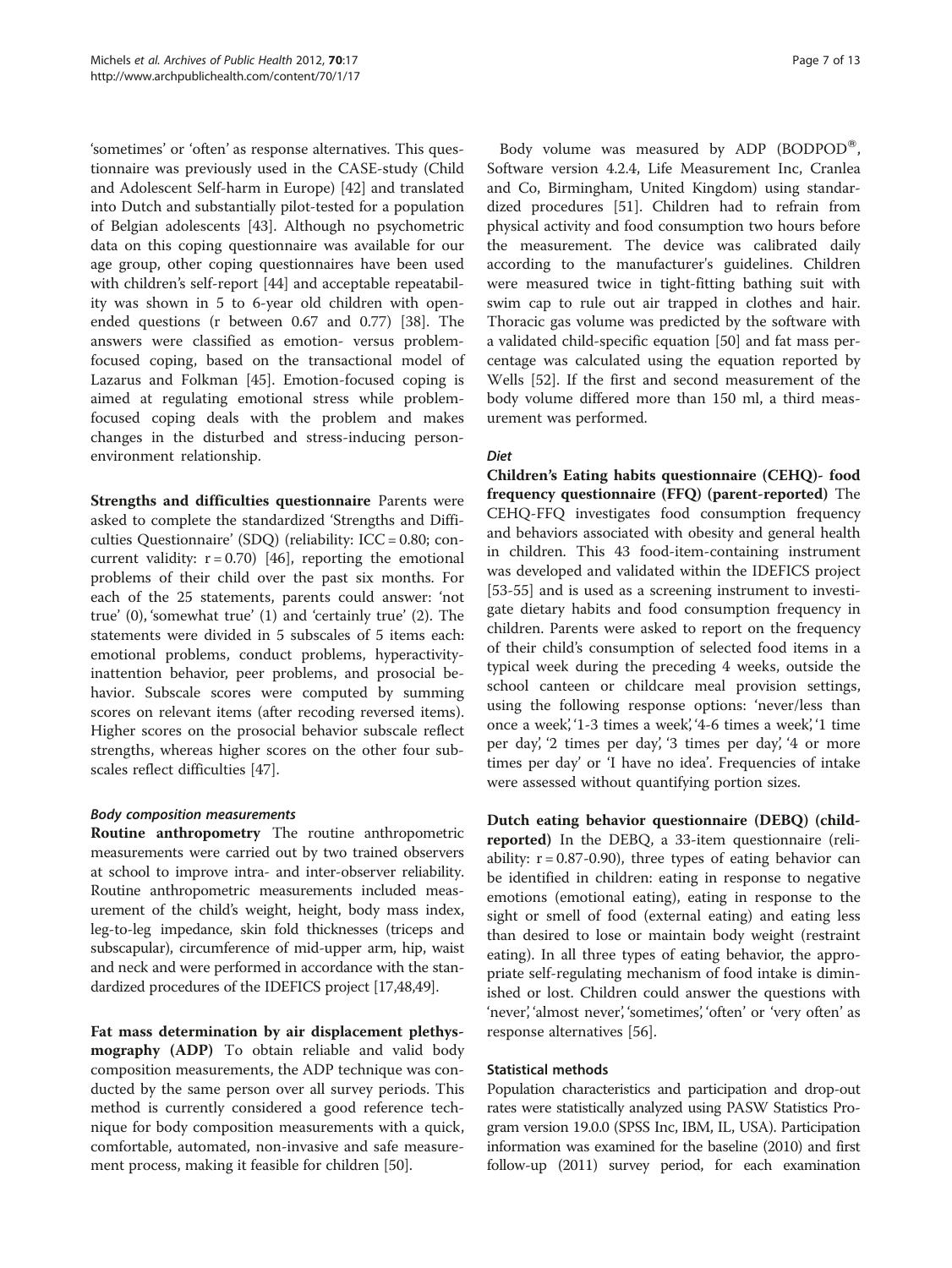module separately. Consent-percentage and drop-out proportion were calculated as the percentage of children with informed consent on the total number of eligible children and the percentage of children with informed consent who finally did not participate to the test, respectively. Information on family structure was dichotomized: a traditional family structure included children living with both biological parents; all other family types were categorized as non-traditional. Parental education was evaluated according to the ISCED classification (level 0 'pre-primary education,' 1 'primary education', 2 'lower secondary education', 3 'upper secondary education', 4 'post-secondary non-tertiary education, 5 'first stage of tertiary education, 6 'second stage of tertiary education') [\[57](#page-12-0)].

Sample size calculations, performed with the SAS System, indicated that a population of 500 children would allow to calculate correlation coefficients with 95% confidence within a 0.10 confidence interval of the true correlation coefficient of the population. This sample size additionally allows to observe a 10% increase in fat content with 95% confidence and 80% power. Also, this sample size allows to perform multiple regression analysis with BMI as dependent and stress as independent variable, adjusted for 6 covariates (i.e. child's age, sex, socio-economic status, sleep, diet and physical activity) (N = 473) (SAS POWER procedure, Type III F Test in Multiple Regression).

## Future analytical plan

The feasibility and the interrelationship of the different stress measurements (questionnaires, cortisol in different biological samples, HRV) will be studied. This will be done using regression analyses corrected for age and sex, a hierarchical linear model for salivary cortisol (to model the diurnal pattern of cortisol) and a triad analysis allowing to compare more than two measurements at the same time (to examine which method may most accurately indicate true childhood stress) [[58\]](#page-12-0). Secondly, regression models stratified for gender and corrected for age can verify the mutual relationships between stress and lifestyle related factors (sleep, diet and physical activity). Also, the possible mediation effect of psychological eating behavior in the stress-diet relationship will be tested. To reduce multicollinearity and complexity, principal component analysis will be executed on the stress questionnaires and lifestyle related factors. Finally, the association between stress and obesity will be tested both cross-sectionally and longitudinally (with repeated measures analysis). For this purpose, regression analyses will be executed correcting for the lifestyle related factors. Moreover, using mediation analyses the effect of lifestyle related factors on the stress versus body composition relationship will be examined. For a mediation effect, the relationship between the independent variable

and the dependent variable should be significantly reduced after controlling for the mediator. This indirect effect will be formally tested with bootstrapping in SPSS [[59\]](#page-12-0) or in the more advanced Mplus software.

In all above-mentioned analyses, body composition parameters will be examined as continuous variables, such as body fat percentages, fat free mass percentages, BMI z-scores etc., instead of comparing obese versus non-obese groups.

## Results

#### Participation rate

Table [1](#page-8-0) presents, the consent- and drop-out-percentage, as well as the number of cases valid for data-analysis for each measurement module that took place at baseline and first follow-up. In the baseline and first follow-up survey, participation proportions of  $68.7\%$  (N =  $523/761$ ) and  $65.8\%$  (N = 418/635) were obtained, respectively. Willingness to participate from baseline to first followup (i.e. consent percentage) was  $71.3\%$  (N =  $453/635$ ).

## Socio-demographic characteristics

Table [2](#page-9-0) shows the children's and parental sociodemographic characteristics of participants with a baseline assessment of the stress questionnaires (ChiBS participants) compared to non-participating children in the ChiBS study.

## **Discussion**

The ChiBS cohort provides valuable data and new insights into the influence of chronic psychosocial stress on changes in body composition, and its interaction with food intake regulation, physical activity/sedentary behavior and sleep in young children. In addition, this study allows an in-depth investigation of the validity of the different methods that were used to assess stress levels in children. A main challenge of the ChiBS study is to gather a large population of children willing to participate on a long-term, longitudinal basis. The large consent percentage from baseline to first follow-up  $(N = 453/635; 71.3%)$  was already promising. Efforts are done to raise the participation rate in the second measurement as well, as attrition is known to increase over the years in longitudinal studies (e.g. annual feed-back to the parents, little incentive for the children at participation, study-information by various channels such as letters by post, website and telephone calls).

## Sampling and representativeness

In view of a number of budgetary and logistical advantages, it was decided to embed this study within the European IDEFICS project, as already mentioned above. However, this approach inherently implied the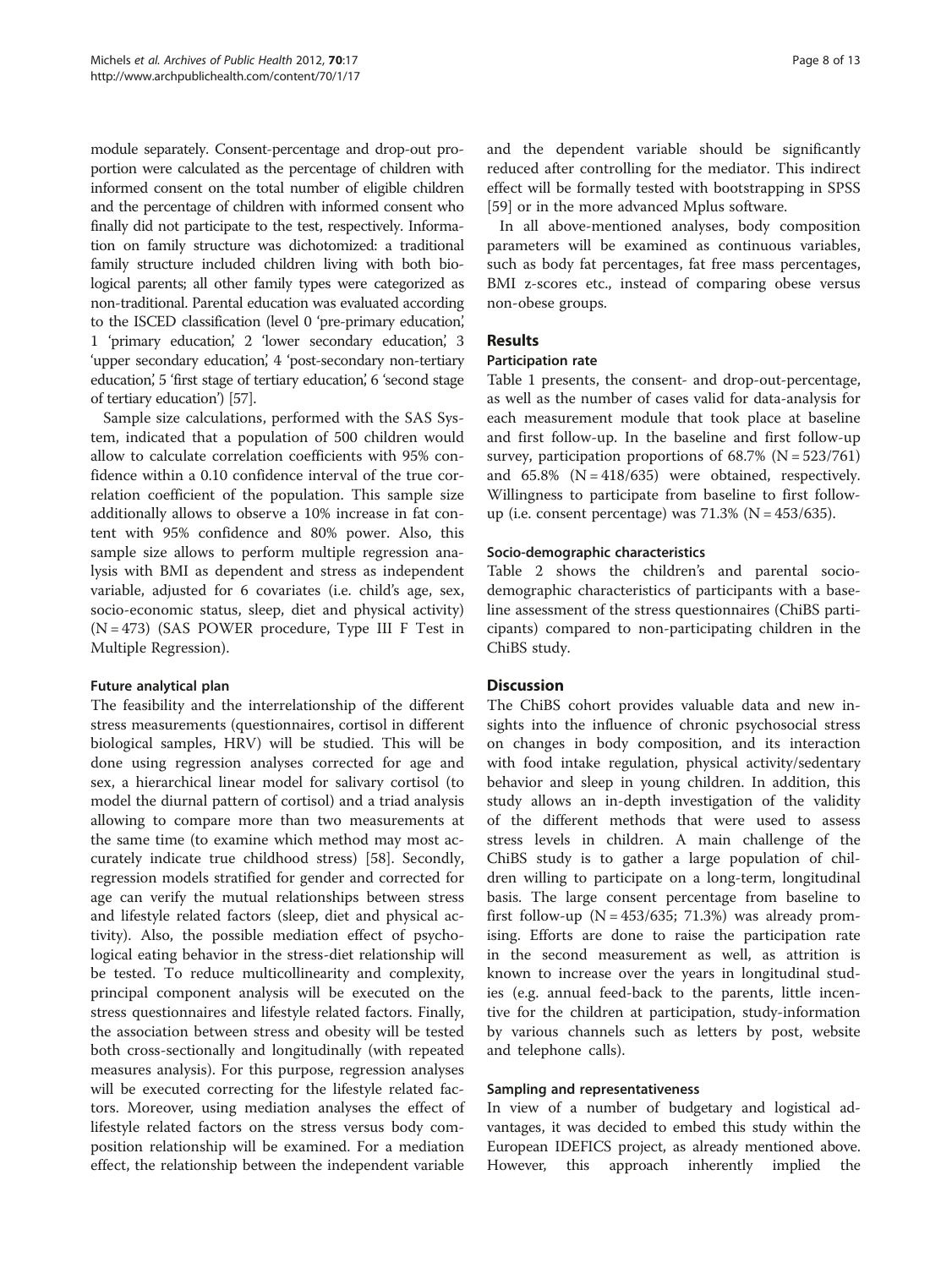|                          | Baseline survey (2010)<br>Contacted $N = 761$ |                            |                                    |              |                                     | First follow-up (2011)             |          |                            |                       |              |                        |                          |
|--------------------------|-----------------------------------------------|----------------------------|------------------------------------|--------------|-------------------------------------|------------------------------------|----------|----------------------------|-----------------------|--------------|------------------------|--------------------------|
|                          |                                               |                            |                                    |              |                                     | Contacted $N = 635^a$              |          |                            |                       |              |                        |                          |
|                          | Eligible                                      | <b>Informed</b><br>consent | Consent<br>percentage <sup>b</sup> | Participated | Drop-out<br>proportion <sup>c</sup> | Valid for<br>analysis <sup>d</sup> | Eligible | <b>Informed</b><br>consent | Consent<br>percentage | Participated | Drop-out<br>proportion | Valid<br>for<br>analysis |
| stress<br>questionnaires | 598 <sup>e</sup>                              | 563                        | 94.2                               | 523          | 7.1                                 | 523                                | 635      | 453                        | 71.3                  | 418          | 7.7                    | 418                      |
| salivary cortisol        | 598 <sup>e</sup>                              | 495                        | 82.8                               | 454          | 8.3                                 | 439                                | n/a      | n/a                        | n/a                   | n/a          | n/a                    | n/a                      |
| hair cortisol            | 293 <sup>t</sup>                              | 231                        | 78.8                               | 223          | 3.5                                 | 223                                | n/a      | n/a                        | n/a                   | n/a          | n/a                    | n/a                      |
| serum cortisol           | $474^9$                                       | 406                        | 85.7                               | 357          | 12.1                                | 272 <sup>h</sup>                   | n/a      | n/a                        | n/a                   | n/a          | n/a                    | n/a                      |
| <b>HRV</b>               | 761                                           | 513                        | 67.4                               | 475          | 7.4                                 | 460                                | 635      | 453                        | 71.3                  | 437          | 3.5                    | 412                      |
| <b>ADP</b>               | 761                                           | 513                        | 67.4                               | 497          | 3.1                                 | 497                                | 635      | 453                        | 71.3                  | 453          | 0.0                    | 453                      |
| weight and height        | 761                                           | 761                        | 100                                | 750          | 1.5                                 | 750                                | 635      | 453                        | 71.3                  | 453          | 0.0                    | 453                      |

## <span id="page-8-0"></span>Table 1 Participation numbers, separately for baseline survey (2010) and first follow-up (2011) of ChiBS in Aalter, Belgium

<sup>a</sup> all children who participated to the BODPOD<sup>®</sup> measurements and/or stress questionnaires in 2010.<br><sup>b</sup> percentage of informed consents on the total number of eligible children.

 $\frac{c}{q}$  percentage of children for who consent was given that did ultimately not participate (e.g. fear, test too difficult, defects of equipment or machinery).<br><sup>d</sup> number of children of whom data was valid for analysis

<sup>e</sup> primary school children (boys and girls).

 $f$  primary school girls.

 $\frac{g}{g}$  limited to children from whom a salivary and/or hair sample was available.

h as serum samples were also used to analyse other biological components, an insufficient amount of the sample for cortisol analyses was the largest limiting factor.

ADP air displacement plethysmography, HRV heart rate variability, n/a = not applicable as salivary, hair and serum sampling were not repeated in 2011.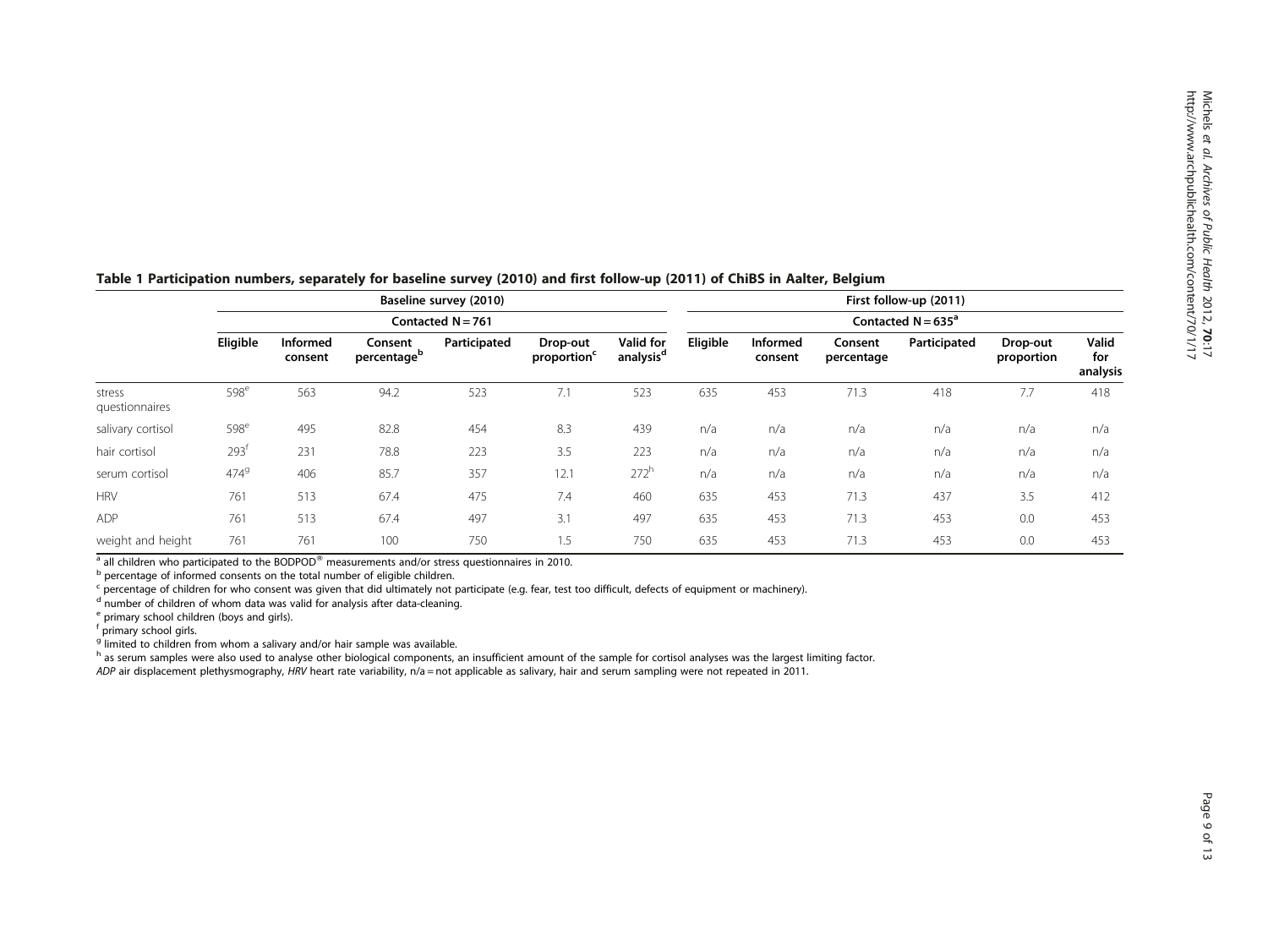|                                              | ChiBS participants* |                           | ChiBS non-participants** |                     | $\chi^2$ -test |
|----------------------------------------------|---------------------|---------------------------|--------------------------|---------------------|----------------|
|                                              | $\%$                | N                         | $\%$                     | N                   | p-value        |
| child characteristics                        |                     |                           |                          |                     |                |
| sex                                          |                     |                           |                          |                     | 0.634          |
| male                                         | 49.3                | 258                       | 51.3                     | 117                 |                |
| female                                       | 50.7                | 265                       | 48.7                     | 111                 |                |
| age (years)                                  |                     |                           |                          |                     | < 0.001        |
| 5                                            | 0.4                 | $\overline{2}$            | 55.7                     | 127                 |                |
| 6                                            | 11.9                | 62                        | 19.3                     | 44                  |                |
| $\overline{7}$                               | 24.7                | 129                       | 7.5                      | 17                  |                |
| $\,8\,$                                      | 26.6                | 139                       | 6.6                      | 15                  |                |
| 9                                            | 24.9                | 130                       | 7.0                      | 16                  |                |
| 10                                           | 11.1                | 58                        | 3.1                      | $\overline{7}$      |                |
| 11                                           | 0.6                 | $\mathbf{3}$              | 0.9                      | $\overline{2}$      |                |
| BMI                                          |                     |                           |                          |                     | 0.550          |
| underweight                                  | 13.6                | 71                        | 11.8                     | 27                  |                |
| normal                                       | 79.3                | 415                       | 82.0                     | 187                 |                |
| overweight                                   | 5.5                 | 29                        | 5.7                      | 13                  |                |
| obese                                        | 1.5                 | $\,8\,$                   | 0.4                      | $\mathbf{1}$        |                |
| parental characteristics                     |                     |                           |                          |                     |                |
| <b>household income</b> (missing = 108)      |                     |                           |                          | (missing $n = 35$ ) | 0.377          |
| low to low/medium                            | 5.3                 | 21                        | 5.7                      | 11                  |                |
| medium                                       | 3.3                 | 172                       | 38.2                     | 87                  |                |
| high/medium                                  | 20.7                | 108                       | 23.2                     | 53                  |                |
| high                                         | 21.5                | 112                       | 18.4                     | 42                  |                |
| <b>education (ISCED)</b> (missing $n = 30$ ) |                     |                           | (missing $n = 12$ )      |                     | 0.163          |
| level 1                                      | 0.6                 | $\mathsf 3$               | 0.9                      | $\sqrt{2}$          |                |
| level 2                                      | 0.6                 | $\ensuremath{\mathsf{3}}$ | 2.6                      | 6                   |                |
| level 3                                      | 24.7                | 129                       | 27.6                     | 63                  |                |
| level 4                                      | 20.7                | 108                       | 18.9                     | 43                  |                |
| level 5 or higher                            | 47.8                | 250                       | 44.7                     | 102                 |                |
| <b>family structure</b> (missing $n = 32$ )  |                     |                           |                          | (missing $n = 13$ ) | 0.066          |
| traditional                                  | 76.9                | 402                       | 82.5                     | 188                 |                |
| non-traditional                              | 17.0                | 89                        | 11.8                     | 27                  |                |
| migrant status                               |                     |                           |                          |                     |                |
| father migrant                               | 1.1                 | 6                         | 2.2                      | 5                   | 0.770          |
| mother migrant                               | 3.4                 | 18                        | 3.1                      | $\overline{7}$      | 0.274          |

#### <span id="page-9-0"></span>Table 2 Socio-demographic characteristics of participating and non-participating children in the ChiBS study (2010, Aalter, Belgium)

\* children participating in the baseline ChiBS stress-questionnaire; \*\* children participating in the IDEFICS study but not in the ChiBS study; BMI body mass index with cut-offs as determined by the International Obesity Task Force classification; household income categories based on national statistics, ISCED International Standard Classification for EDucation (1 'primary education', 2 'lower secondary education', 3 'upper secondary education', 4 'post-secondary non-tertiary education', 5 or higher 'tertiary education'); traditional family structure: children living with both biological parents – non-traditional family structure: all other family structures.

introduction of a selection bias, i.e. parents interested and willing to participate in IDEFICS may also be more motivated to participate in another study, e.g. ChiBS. The high consent percentages of the baseline ChiBS examination modules (ranging from 67% to more than 90%) must be interpreted in this context. Even though it should be noted that all studies based on the recruitment of volunteers to participate may be subjected to this type of selection bias.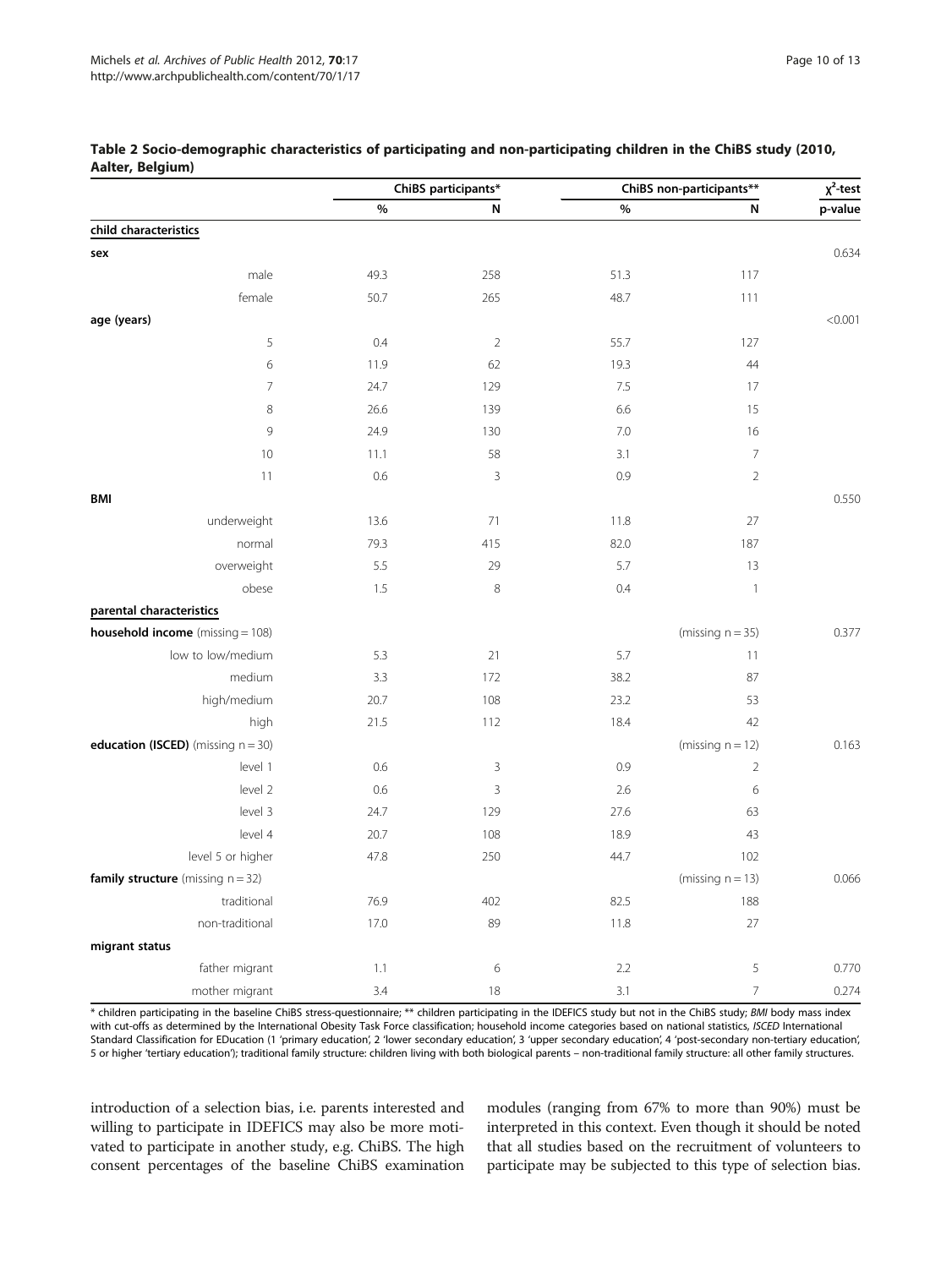On the other hand, embedding ChiBS within IDEFICS, which is already burdening children and parents, may have decreased participation to the additional ChiBS project.

However, we did not find significant socio-demographic differences between ChiBS participants and ChiBS nonparticipants (Table [2\)](#page-9-0), indicating that there was no further participation bias introduced by the subjects included in the ChiBS study in comparison with the existing IDEFICS cohort. Table [2](#page-9-0) however shows that ChiBS non-participants were younger than ChiBS participants. The differential attrition for 5-year olds (as indicated in Table [2](#page-9-0)) can be explained by the introduction of eligibility criteria: an age cut-off for stress measurements (i.e. first year of elementary school) was introduced because of reliability issues with kindergarten children. As we recruited the children at classroomlevel and not at individual level, the participation of 6 year olds may also be artificially distorted as some children of the last kindergarten-year may already be 6 years old and were therefore not included in this study. The goal was thus to cover all primary school ages, by examining the first to fourth class-year (commonly covering the ages between 6 and 10) at baseline and by examining third to last year of primary school (normally covering the ages between 8 and 12) at the final follow-up. This way, all primary school years are covered by the end of this study.

To further examine the representativeness of our study population, we compared the study sample with sociodemographic characteristics of the general population in Flanders. This socio-demographic information was obtained through consulting statistics of the Flemish authorities and 'Child and Family' [\[60-62\]](#page-12-0) and resulted in the following findings. Parents of the children participating to ChiBS are higher educated and less often of migrant origin compared to the general Flemish population (47.8% versus 31.7% of ISCED 5 or higher; 3.4% versus 6.4% of migrants; respectively). Additionally, a traditional two-parent family structure is more prevalent in ChiBS participants compared to the general Flemish population (76.9% versus 66.1% of traditional family structures respectively), indicating that the ChiBS children belong to a higher socio-economic class compared to the general Flemish population. It should however be noted that these findings are inherently related to the overall higher socio-demographic characteristics of the city of Aalter compared to the general Flemish population [[63](#page-12-0)]. The overweight and obesity percentages observed in the baseline ChiBS survey are low compared to the most recent reference data available for Flemish children. The Flemish Growth Survey, conducted between 2002- 2004 in 16000 Flemish children and adolescents, demonstrated overweight and obesity percentages of 14.2% and 3% for female participants respectively, and

11.8% and 2.6% of overweight and obesity for male participants respectively (2-18 years old) [\[64\]](#page-12-0). We acknowledge our low percentages as a study limitation. Nevertheless, our study population still allows to examine the evolution and changes in physical fitness and body composition parameters (such as fat percentage, fat free mass) as continuous variables longitudinally, although generalization of results to high overweight populations or studying differences between obese and non-obese children will not be possible. Moreover, we are applying for additional funding to prolong the follow-up phase to the ages of adolescence as this would provide sensitive information on stressrelated changes from childhood to adolescence.

#### Participation and drop-out proportions

To increase willingness for participation, we decided to split the informed consent such that the participants could refuse participation to single examination modules. Nevertheless, this has led to different participation rates for each examination module and a low number of children participating to the whole ChiBS examination battery. Consequently, this implies studying sub-groups of ChiBS participants for investigating separate research questions and a limited number of children in whom the whole ChiBS model is examined.

Remarkably higher participation rates were recorded for blood withdrawal, saliva sampling and hair sampling compared to HRV and ADP measurements. This may be due to the extra effort required from the parents to visit the sports park. In contrast, blood sampling had the highest drop-out proportion because of the higher frequency of non-successful assessments (12.1%). Drop-out proportions for the other examination modules are explained as follows: some children failed to successfully complete the stress-questionnaires (7.1%), 8.3% of the parents refused or failed to take salivary samples, 3.5% of the girls had an insufficient length of hair  $( $6$  cm) to perform the hair$ sampling, 7.4% of the HRV measurements were lost because of not keeping one's appointment, children being too nervous for HRV registration or a temporarily technical failure of the HRV registration, 3.1% of the children did not show up for the ADP measurement or were not willing to sit in the BODPOD $^{\circledR}$  instrument.

Nevertheless, we experienced all examination modules as feasible techniques in working with young children.

## Conclusions

The ChiBS project is unique in its setting and scope. Its standardized and longitudinal approach provides valuable data and new insights into the relationship between stress and changes in body composition in young children. In addition, this study allows an in-depth investigation of the validity of the different methods that were used to assess stress levels in children.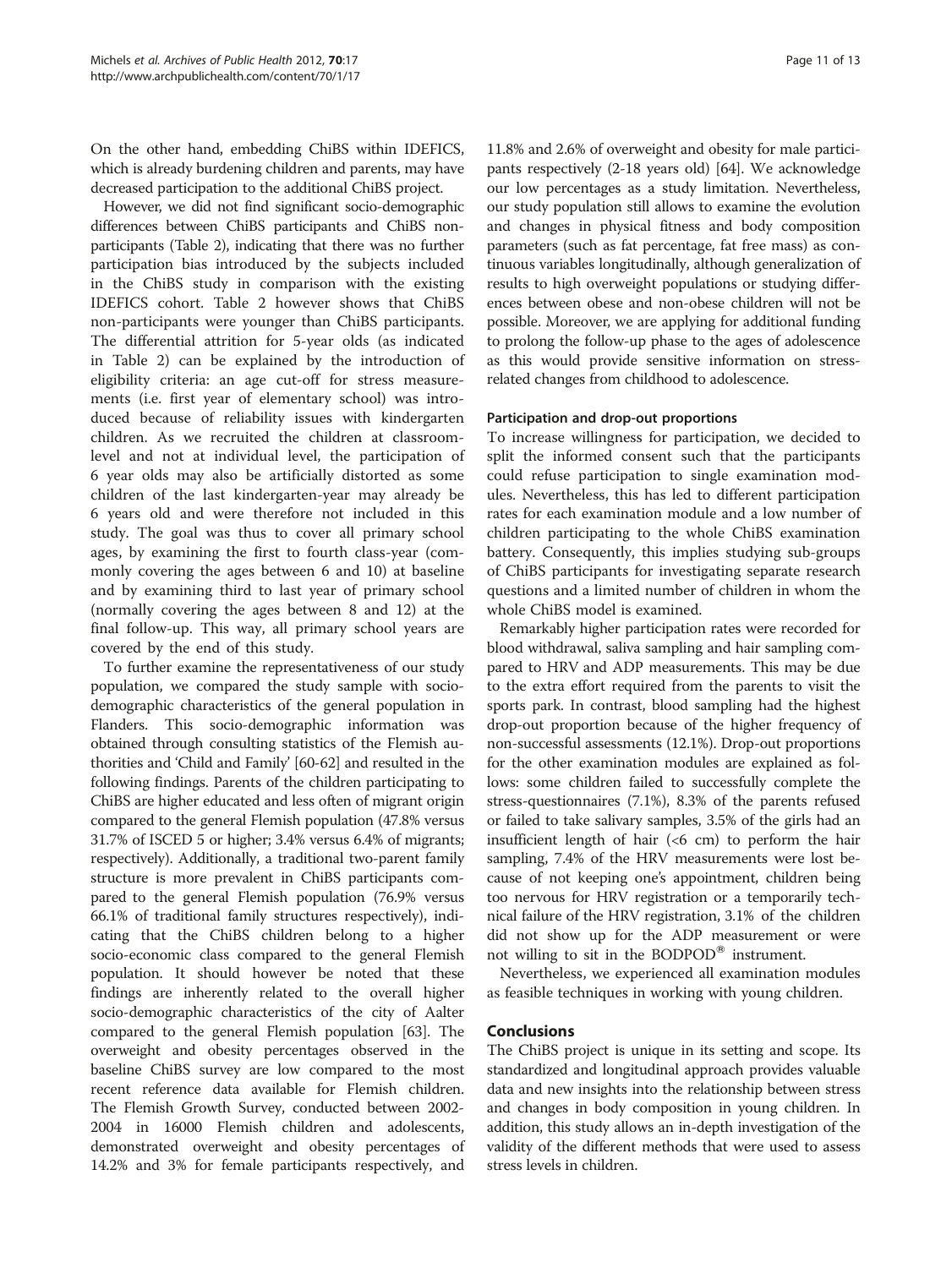## <span id="page-11-0"></span>Additional file

#### [Additional file 1:](http://www.biomedcentral.com/content/supplementary/0778-7367-70-17-S1.pdf) Manual for saliva sampling.

#### Competing interests

The authors declare that they have no competing interests.

#### Authors' contributions

All authors have made a substantial contribution to this manuscript based on the three conditions: study design, manuscript editing and final approval. NM and BV were the major responsible persons for the practical organization and data collection, statistical analyses, literature research and wrote the first manuscript draft. Furthermore, KV was also a major responsible person for the IDEFICS data collection. All authors read and approved the final manuscript.

#### Authors' information

Joint first authorship: Nathalie Michels and Barbara Vanaelst.

#### Acknowledgements

The project was financed by the European Community within the Sixth RTD Framework Programmed Contract No. 016181 (FOOD) and the research council of Ghent University (Bijzonder Onderzoeksfonds). This work was done as part of the IDEFICS Study (www.idefics.eu). Nathalie Michels is financially supported by the research council of Ghent University (Bijzonder Onderzoeksfonds). Barbara Vanaelst, Krishna Vyncke, Isabelle Sioen and Tineke De Vriendt are financially supported by the Research Foundation - Flanders. The authors want to thank the participating children and their parents for their voluntary participation.

#### Author details

<sup>1</sup>Department of Public Health, Faculty of Medicine and Health Sciences, Ghent University, De Pintelaan 185, 2 Blok A, B-9000 Ghent, Belgium. <sup>2</sup>Research Foundation – Flanders, Egmontstraat 5, B-1000 Brussels, Belgium.<br><sup>3</sup>Department of Health Sciences Vesalius, Hogershool Gent, Keramiekstraat. <sup>3</sup>Department of Health Sciences, Vesalius, Hogeschool Gent, Keramiekstraat 80, B-9000 Ghent, Belgium.

#### Received: 23 December 2011 Accepted: 9 July 2012 Published: 9 August 2012

#### References

- 1. Ahrens W, Moreno LA, Pigeot I: Childhood Obesity: Prevalence Worldwide -Synthesis Part I. In Epidemiology of obesity in children and adolescents -Prevalence and Etiology. Edited by Moreno LA, Pigeot I, Ahrens W. London: Springer; 2011:219–235.
- 2. Cali AMG, Caprio S: Obesity in Children and Adolescents. J Clin Endocrin Metab 2008, 93:S31–S36.
- 3. Manios Y, Costarelli V: Childhood obesity in the WHO European Region. In Epidemiology of Obesity in Children and Adolescents - Prevalence and Etiology. Edited by Moreno LA, Pigeot I, Ahrens W. London: Springer; 2011:43–68.
- Singh AS, Mulder C, Twisk JWR, van Mechelen W, Chinapaw MJM: Tracking of childhood overweight into adulthood: a systematic review of the literature. Obes Rev 2008, 9:474–488.
- Reilly JJ, Kelly J: Long-term impact of overweight and obesity in childhood and adolescence on morbidity and premature mortality in adulthood: systematic review. Int J Obes 2011, 35:891-898.
- Moreno LA, Pigeot I, Ahrens W: Childhood obesity: etiology Synthesis part 2. In Epidemiology of Obesity in Children and Adolescents - Prevalence and Etiology. Edited by Moreno LA, Pigeot I, Ahrens W. London: Springer; 2011:483–492.
- 7. Gundersen C, Mahatmya D, Garasky S, Lohman B: Linking psychosocial stressors and childhood obesity. Obes Rev 2011, 12:e54–e63.
- 8. Holmes ME, Ekkekakis P, Eisenmann JC: The physical activity, stress and metabolic syndrome triangle: a guide to unfamiliar territory for the obesity researcher. Obes Rev 2010, 11:492–507.
- 9. Pervanidou P, Chrousos GP: Stress and obesity/metabolic syndrome in childhood and adolescence. Int J Pediatr Obes 2011, 6:21-28.
- 10. Sgrenci AE, Faith MS: Psychosocial aspects of childhood obesity. In Epidemiology of Obesity in Children and Adolescents - Prevalence and Etiology. Edited by Moreno LA, Pigeot I, Ahrens W. London: Springer; 2011:419–430.
- 11. Dallman MF, Pecoraro NC, la Fleur SE: Chronic stress and comfort foods: Self-medication and abdominal obesity. Brain Behav Immun 2005, 19:275–280.
- 12. Torres SJ, Nowson CA: Relationship between stress, eating behavior, and obesity. Nutrition 2007, 23:887–894.
- 13. Rosmond R: Role of stress in the pathogenesis of the metabolic syndrome. Psychoneuroendocrinology 2005, 30:1-10.
- 14. Charmandari E, Tsigos C, Chrousos G: Endocrinology of the stress response. Annu Rev Physiol 2005, 67:259–284.
- 15. Tsatsoulis A, Fountoulakis S: The protective role of exercise on stress system dysregulation and comorbidities. Ann N Y Acad Sci 2006, 1083:196–213.
- 16. Lam JCM, Ip MSM: Sleep & the metabolic syndrome. Indian J Med Res 2010, 131:206–216.
- 17. Ahrens W, Bammann K, Siani A, Buchecker K, De Henauw S, Iacoviello L, et al: The IDEFICS cohort: design, characteristics and participation in the baseline survey. Int J Obes 2011, 35:S3-S15.
- 18. Krantz DS, Falconer JJ: Measurement of cardiovascular responses. In Measuring stress: a quide for health and social scientists. Edited by Cohen S, Kessler RC, Gordon L. New York: Oxford University Press; 1997:193–212.
- 19. Thayer JF, Brosschot JF: Psychosomatics and psychopathology: looking up and down from the brain. Psychoneuroendocrinology 2005, 30:1050–1058.
- 20. Baum A, Grunberg N: Measurement of stress hormones. In Measuring stress: a guide for health and social scientists. Edited by Cohen S, Kessler RC, Gordon LU. New York: Oxford University Press; 1997:175–192.
- 21. Lightman SL: The neuroendocrinology of stress: A never ending story. J Neuroendocrinol 2008, 20:880–884.
- 22. Vanaelst B, De Vriendt T, Huybrechts I, Rinaldi S, De Henauw S: Epidemiological approaches to measure childhood stress. Paediatr Perinat Epidemiol 2012, 26:280–297.
- 23. Levine A, Zagoory-Sharon O, Feldman R, Lewis JG, Weller A: Measuring cortisol in human psychobiological studies. Physiol Behav 2007, 90:43-
- 24. Fries E, Dettenborn L, Kirschbaum C: The cortisol awakening response (CAR): Facts and future directions. Int J Psychophysiol 2009, 72:67–73.
- 25. Hanrahan K, McCarthy AM, Kleiber C, Lutgendorf S, Tsalikian E: Strategies for salivary cortisol collection and analysis in research with children. Appl Nurs Res 2006, 19:95–101.
- 26. Van Aken MO, Romijn JA, Miltenburg JA, Lentjes EG: Automated measurement of salivary cortisol. Clin Chem 2003, 49:1408–1409.
- 27. Michels N, Sioen I, De Vriendt T, Huybrechts I, Vanaelst B, De Henauw S: Children's Morning and Evening Salivary Cortisol: Pattern, Instruction Compliance and Sampling Confounders. Horm Res Paediatr 2012, 77:27–35.
- 28. Gow R, Thomson S, Rieder M, Van Uum S, Koren G: An assessment of cortisol analysis in hair and its clinical applications. Forensic Sci Int 2010, 196:32–37.
- 29. Russell M, Koren G, Rieder M, Van Uum S: Hair cortisol as a biological marker of chronic stress: Current status, future directions and unanswered questions. Psychoneuroendocrinology 2012, 37:589–601.
- 30. Camm AJ, Malik M, Bigger JT, Breithardt G, Cerutti S, Cohen RJ, et al: Heart rate variability - Standards of measurement, physiological interpretation, and clinical use. Circulation 1996, 93:1043–1065.
- 31. Gamelin FX, Berthoin S, Bosquet L: Validity of the polar S810 heart rate monitor to measure R-R intervals at rest. Med Sci Sports Exerc 2006, 38:887–893.
- 32. Gamelin FX, Baquet G, Berthoin S, Bosquet L: Validity of the polar S810 heart rate monitor to measure R-R intervals in children. Int J Sports Med 2008, 29:134–138.
- 33. Niskanen JP, Tarvainen MP, Ranta-Aho PO, Karjalainen PA: Software for advanced HRV analysis. Comput Methods Programs Biomed 2004, 76:73–81.
- 34. Tarvainen MP, Ranta-Aho PO, Karjalainen PA: An advanced detrending method with application to HRV analysis. IEEE Trans Biomed Eng 2002, 49:172–175.
- Coddington RD: Significance of Life Events As Etiologic Factors in Diseases of Children .2. Study of Normal Population. J Psychosom Res 1972, 16:205–213.
- 36. Garrison CZ, Schoenbach VJ, Schluchter MD, Kaplan BH: Life Events in Early Adolescence. J Am Acad Child Adolesc Psychiatry 1987, 26:865-872.
- 37. Kanner AD, Coyne JC, Schaefer C, Lazarus RS: Comparison of two modes of stress measurement: daily hassles and uplifts versus major life events. J Behav Med 1981, 4:1–39.